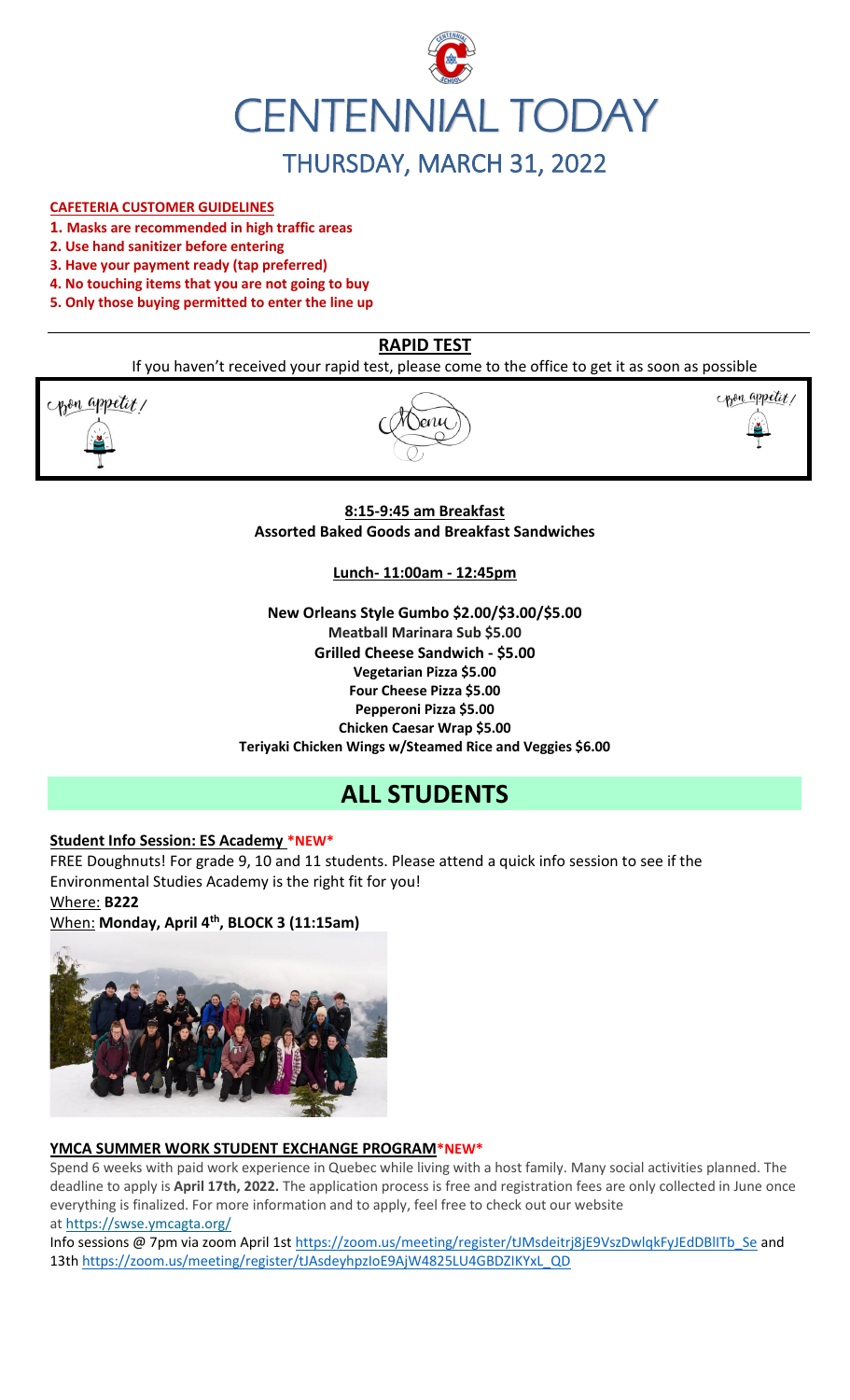## **TRANSGENDER DAY OF VISIBILITY\*NEW\***

Today is Transgender Day of Visibility. Take today to reflect, acknowledge, and become educated on trans inequities and rights. All students and staff deserve our respect regardless of gender and sexual identity- how can you promote a safe environment for all at our school? Read more on trans day of visibility here: <https://www.glsen.org/activity/transgender-day-visibility>

## **JR. & SR. ES ACADEMY -- DEADLINE EXTENDED!**

All grade 9, 10 and 11 students interested in applying to the Environmental Studies Academy, please do so before April 8th! Please see Ms. Melvin or Mr. Fitz with any questions you have in room B222. Use QR code below to apply.



# **VOLUNTEER WITH POCO (GREENER CITY INITIATIVE) – ALL AGES, COUTTS PARK 10am – 1pm**

**April 2 – Invasive Plant Removal**

**April 23 – Tree Planting Register in advance: <https://www.portcoquitlam.ca/city-services/environmental-services/greener-city/>**

## **ELL/INTERNATIONAL STUDENTS**

Easter Cookie Decorating Party! If you are interested, you can register and sign up and pay \$5 to hold your spot. Sign up with Ms. Sousa in room E210. Deadline to sign up is April 5<sup>th</sup> (no late registrations) This will be held Thursday, April 14<sup>th</sup> during p3.

## **CAPILANO ESPORTS**

CapU is hosting its first ever esports tournament, The Capilano Cup, on April 16, 2022! The chosen battlefield is League of Legends! This epic online event is for students in Grades 8-12 and free to enter.

Your matches may be streamed with commentary for a live audience! Check out our **[Linktree](https://r20.rs6.net/tn.jsp?f=001TV5t6hvFEFpmqZ2KIJsRm_8_tZvmBTskK5EZhuhAwnd-AsBblXHT0oLCkv240W_X6yn70vNSoZMhpHydzQFokmFJte1QihkOmWyHEEdpefQQkF2m95hL64lqlrIm0DP1OmyM7kg-aupFxN5c0Zflag==&c=xWxYCxrh0jI56wNEyWlUltDjoDxbuS7cAkcm-CGdbhXD_wkXysw4wQ==&ch=hXVfGtAgW-ZP40ONb-DXcfozpnjfYR8-9naNHp1boINpgvZcTLJVsw==)** page and REGISTER NOW!

## **The MyEd Portal has NOW CLOSED as the deadline to input classes has passed (March 1st).**

If you have not input your courses, you MUST hand in a PDF of your course selection sheet ASAP to your counsellor to be registered for courses for the 2022-2023 school year. Delaying handing in your course selection sheet will mean less chance of getting courses that you need or want for next year.

Failure to hand in your course selection sheet will mean that you will not have any courses scheduled for next year. If you HAVE already input your courses but have NOT handed in a PDF to your counsellor, you MUST also do this ASAP.



**CAREER CENTRE Visit the online Centennial Career Centre Page [HERE](https://www.sd43.bc.ca/school/centennial/ProgramsServices/CareerCentre/experiences/Pages/default.aspx#/=)**



**@cent43careercentre** 

## **PLACE DES ARTS AUDTION NOTICE (15-18YR OLDS) \*NEW\***

Place des Arts' Summer Theatre Troupe (STT) is looking for 10 youth actors to create a devised theatre piece based on the theme of 'reimagining community.' This will be a collaborative project with an emphasis on learning ensemble building, methods of theatre creation and performance skills. We are looking for young actors with a strong commitment to the piece and a willingness to have fun!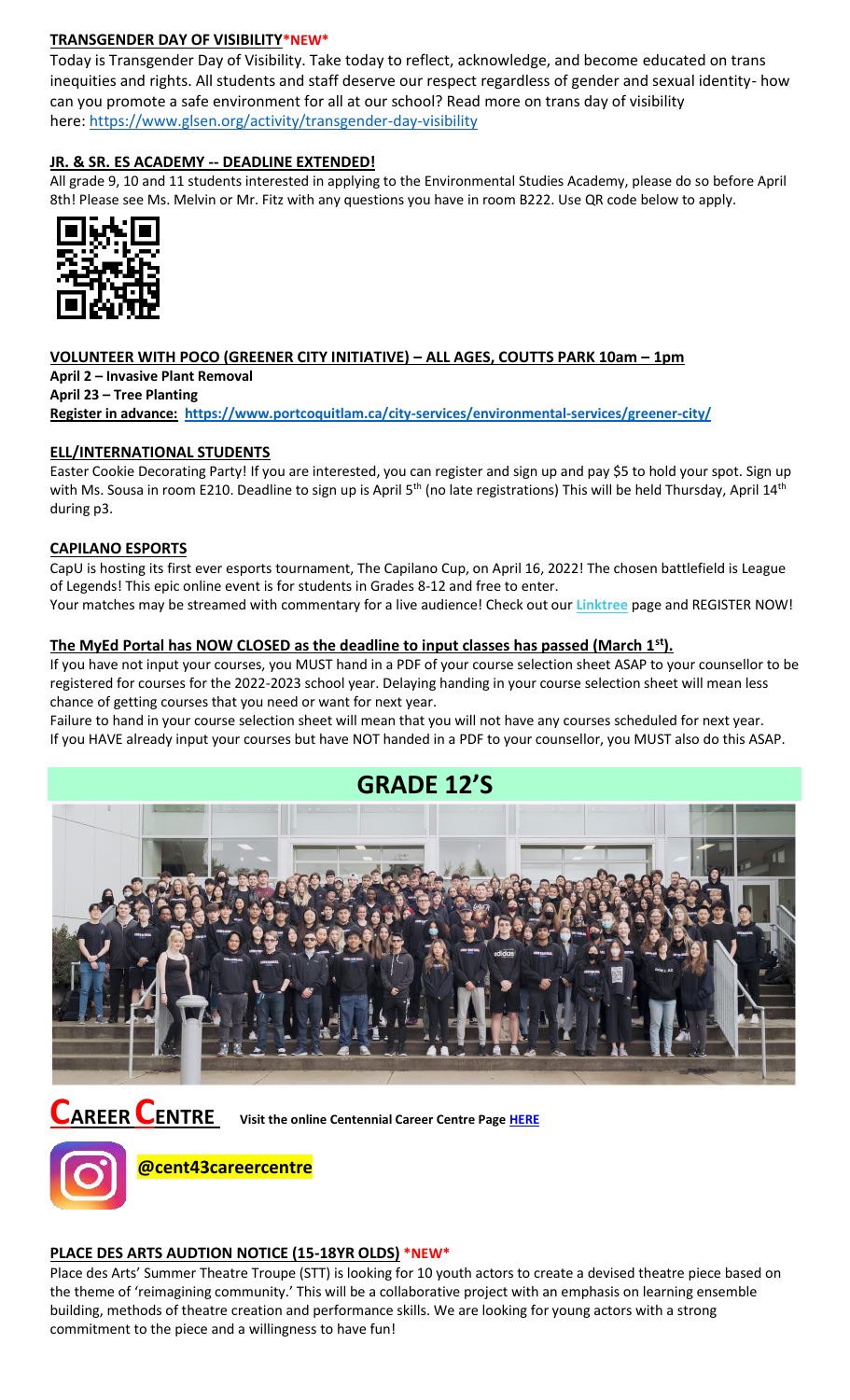Details on the career centre/volunteering – details on poster

here: [https://www.sd43.bc.ca/school/centennial/ProgramsServices/CareerCentre/experiences/Pages/default.aspx?logi](https://www.sd43.bc.ca/school/centennial/ProgramsServices/CareerCentre/experiences/Pages/default.aspx?login=2092081326#/=) [n=2092081326#/=](https://www.sd43.bc.ca/school/centennial/ProgramsServices/CareerCentre/experiences/Pages/default.aspx?login=2092081326#/=)

## **FUTURE ACES SCHOLARSHIP APPLICATION DEADLINE EXTENDED\*NEW\***

Applications are now open until April 18<sup>th</sup> at midnight.<http://futureaces.org/scholarship/>

## **HEADSTART IN ART/SD43 PROGRAM WILL RETURN IN THE FALL \*NEW\***

Applications for students entering grade 12 in fall 2022 will be available soon. This Emily Carr University course will be held in person (6.00pm to 9.00pm on Tuesdays, ending in mid-December at Gleneagle Secondary. Participating students will receive post-secondary credit upon completion.

## **APPLYING FOR LOCAL SCHOLARSHIPS? \*NEW\***

Please format your files: **LAST NAME\_FIRST NAME\_ FILE NAME eg. DOE\_John\_reference DOE\_John\_resume'**

## **HAVE YOU WON A SCHOLARSHIP**? **\*NEW\***

Fill out the form on the link or the QR code below and it will be listed in the commencement program! **<https://tinyurl.com/msa8sptp>**



## **BCIT PATHWAY AWARDS – 3 X \$3,000 for SD43**

Deadline Friday, April  $1<sup>st</sup>$ . Visit the career centre for application & details. [https://www.sd43.bc.ca/school/centennial/ProgramsServices/CareerCentre/financeawards/Pages/default.aspx](https://www.sd43.bc.ca/school/centennial/ProgramsServices/CareerCentre/financeawards/Pages/default.aspx#/=)  $#/=$ 

# **14 SCHOLARSHIPS, BURSARIES AND AWARDS HAVE DEADLINES OF MARCH 31ST**

Visit the Career Centre to apply!

## **ATCO INDIGENOUS SCHOLARHIPS**

3 CATAGORIES amounts vary. Open to Indigenous students in  $grade 10 - 12$ , students enrolling in college, and students enrolling in university. Deadline August 15<sup>th</sup>, 2022[. https://www.atco.com/en-ca/our-commitment/partnerships](https://www.atco.com/en-ca/our-commitment/partnerships-indigenous-peoples/indigenous-education-programs.html#:~:text=The%20Awards,in%20degree%20or%20graduate%20programs.)[indigenous-peoples/indigenous-education-](https://www.atco.com/en-ca/our-commitment/partnerships-indigenous-peoples/indigenous-education-programs.html#:~:text=The%20Awards,in%20degree%20or%20graduate%20programs.)

[programs.html#:~:text=The%20Awards,in%20degree%20or%20graduate%20programs.](https://www.atco.com/en-ca/our-commitment/partnerships-indigenous-peoples/indigenous-education-programs.html#:~:text=The%20Awards,in%20degree%20or%20graduate%20programs.)

# **YOUNG WOMEN IN PUBLIC SAFETY – EMPLOYMENT OPPORTUNITY**

A virtual WEB-BASED opportunity for females in grade 11 to learn about opportunities in public service. \$15 per hour. *(Border Service, RCMP, Intelligence Agency, Parole Board, Correctional Service***) 5 days from July 11-15, 2022** 7.5 hours per day during program. APPLY BY APRIL 4<sup>th</sup>, 2022 [https://emploisfp-psjobs.cfp-psc.gc.ca/srs](https://emploisfp-psjobs.cfp-psc.gc.ca/srs-sre/page01.htm?poster=982&lang=en)[sre/page01.htm?poster=982&lang=en.htm](https://emploisfp-psjobs.cfp-psc.gc.ca/srs-sre/page01.htm?poster=982&lang=en)

## **INFO SESSIONS FOR GRADE 11'S ONGOING**

Discover a variety of post-secondary programs in BC:<https://www.postsecondarybc.ca/events/> Discover UVIC for gr.  $10 & 11 -$  April 4<sup>th</sup> and  $22<sup>nd</sup>$ .

# **DOUGLAS COLLEGE MARCH INFO SESSIONS:**

March 29<sup>th</sup> & March 31 Register: [https://www.douglascollege.ca/future-students/explore](https://www.douglascollege.ca/future-students/explore-douglas/information-sessions)[douglas/information-sessions](https://www.douglascollege.ca/future-students/explore-douglas/information-sessions)

## **Save the date - NCAA VIRTUAL FAIR & WEBINAR UPDATE**

Thursday, April 21<sup>st</sup> 2 – 6 pm PST h[ttps://www.educationusacanada.ca/april-21-virtual-fair/](https://www.educationusacanada.ca/april-21-virtual-fair/)

# **LOCAL SCHOLARSHIP PACKAGE AND DISTRICT AUTHORITY AWARDS**

**INFO HERE:** 

**[https://www.sd43.bc.ca/school/centennial/ProgramsServices/CareerCentre/Pages/default.aspx#/=.aspx](https://www.sd43.bc.ca/school/centennial/ProgramsServices/CareerCentre/Pages/default.aspx#/=)** DEADLINE TO APPLY **APRIL 8TH BY 12:30.**

## **\*Please note: The Mike Jennejohn Bursary has been cancelled for 2022.**